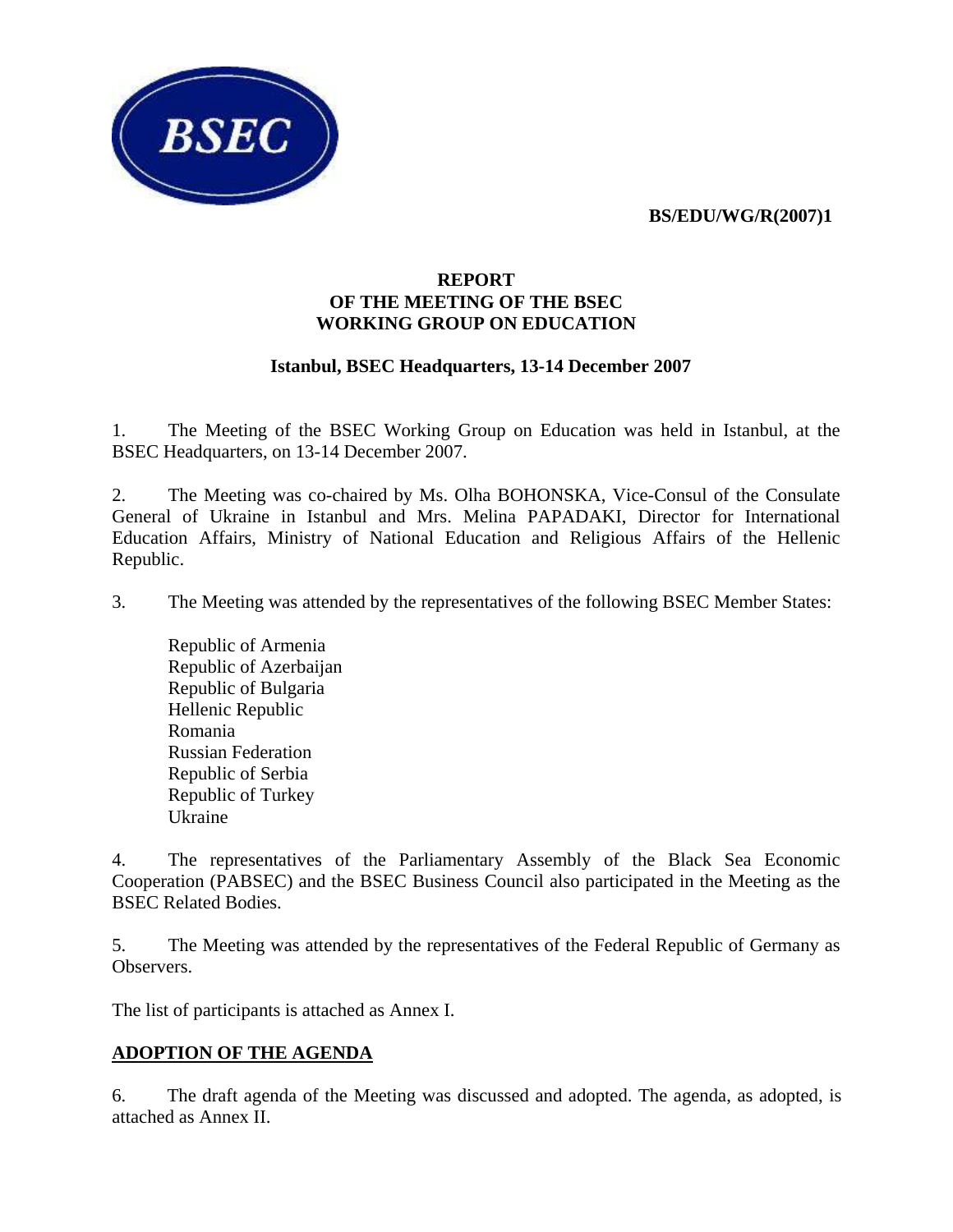## **STATE OF AFFAIRS RELATIVE TO THE IMPLEMENTATION OF THE TWO YEARS ACTION PLAN OF BSEC COPERATION IN THE FIELD OF EDUCATION (2006-2008) AND OF THE JOINT ATHENS DECLARATION OF THE MINISTERS RESPONSIBLE FOR EDUCATION (2005)**

7. The representatives of the Member States following the activities relative to the implementation of a two-years Action Plan of the Working Group (2006-2008) and recommendations of the Joint Athens Declaration of the Ministers responsible for Education (Athens, September 2005) discussed the following priority topics:

#### **a) Follow-up of the cooperation in the development of national frameworks of qualifications in order to secure compatibility of the educational systems in the BSEC region;**

8. The Representative of the Republic of Turkey, following the commitment taken by the representative of the Republic of Turkey at the previous Meeting of the WG held in Athens, October 2006, elaborated on *cooperation in the development of national frameworks of qualification with the aim to achieve better compatibility of the educational systems in the BSEC region* and proposed Turkey to organize a conference on this issue. The details on the scope of the conference, venue and date would be communicated by Turkish Side to Member States, through PERMIS, by January 2008.

9. The participants approved the idea of a conference and stressed the importance of the issue for the activities of the Working Group and asked the organizers of the event to inform officially the BSEC Member States on the date and venue of the meeting as soon as possible.

## **b) Follow-up of the creation of a network and a web-site, which will be updated systematically with all the necessary reforms and innovative practices by each and every BSEC Member State, and which will provide wider possibilities for unrestricted information and the exchange of experience in the fields of our interest;**

10. The Representative of the Hellenic Republic made a presentation on a network and a web-site (portal) dedicated to educational issues of the BSEC Member States. The said presentation is attached as Annex III to the present Report.

11. The participants exchanged views on the creation of a network and website and decided to proceed with the elaboration on it. The Working Group decided to determine a time-table to be followed: by the end of February 2008 all Member States are requested to communicate through PERMIS to a Country-Coordinator its suggestions and eventual amendments to the Hellenic Republic project proposal and to nominate a focal point for the project; at the next Meeting of the Working Group the Participants will deliberate on the front page and the contents of the portal.

12. The delegation of the Russian Federation considers that BSEC web-site on educational issues could be effective only in case the BSEC common priorities in the field of education are defined. In this regard the Russian Federation made some propositions.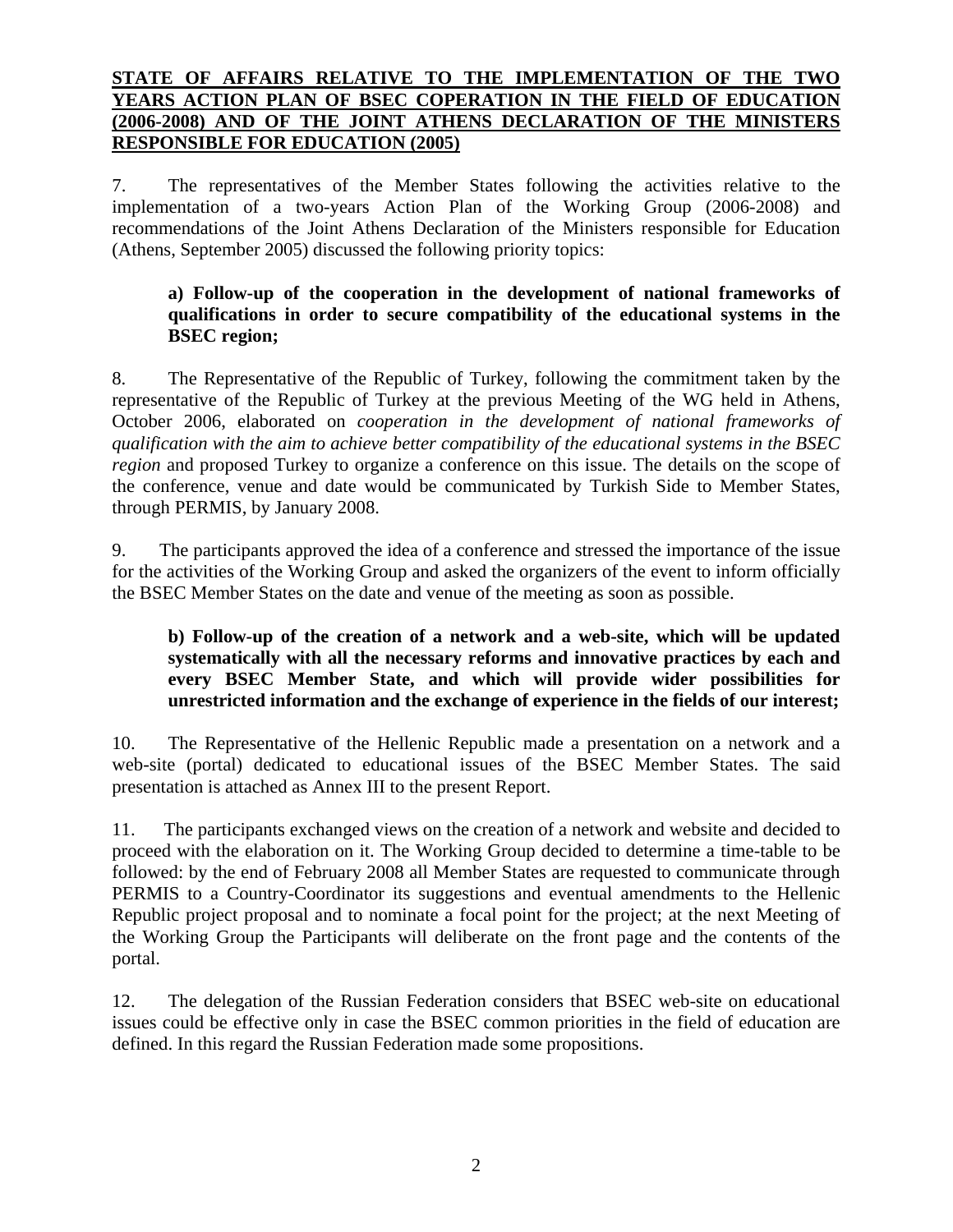## **c) Follow-up on investigation of the possibility of elaborating joint programs and promoting scientific research between Universities and Institutions of Higher Education in accordance with the laws and regulations existing in each country;**

13. The participants decided to relate discussions on the issue to the next sub-item (Item 2, sub-item 3), and discuss the issue more in details at the next meeting of the Working Group.

14. The Executive Manager of PERMIS made appeal to the participants to elaborate more profoundly on the issue at the next meeting, while taking into consideration the established forms of cooperation in this field among Member States.

**d) Promotion of joint research programs with emphasis on social learning between the Universities and Institutions of the BSEC Member States in compliance with their priorities (Lifelong Learning through developing training programs at High and Higher Education level);** 

15. Reference should be made to Item 13 and 14 of the Report.

## **e) Elaboration on the topic "Providing better transparency of qualifications from Vocational and Educational Training (VET) in the BSEC Member States";**

16. The Working Group emphasized the importance of providing better understanding and transparency of qualifications received within Vocational and Educational Training (VET) in the BSEC Member States.

17. The Working Group commended participants to elaborate on the issue at its next meeting while including in the presentations references to the higher education.

## **f) Exchange of information and practical cooperation with other BSEC Working Groups in related spheres of activity in order to provide better coordination and to create new synergies for the implementation of the Action Plan;**

18. The participants deliberated on how best to exchange of information and establish practical ways of cooperation with other BSEC Working Groups in related spheres of activity with aim to provide better coordination and create new synergies for the implementation of the Action Plan.

19. The participants decided to expand information and cooperation with two BSEC Working Groups, namely with the WG on Cooperation in Science and Technology *on Research Issues* and with the newly established WG on Culture *on Intercultural Dialogue*.

20. The Working Group decided to invite the Representatives of the Country-Coordinators of the above mentioned Working Groups (Item 18 and 19 of the Report) and discuss the issue.

21. The Representative of the Hellenic Republic in its capacity of Country-Coordinator took a commitment to organize within one month a meeting with the Representative of the Country-Coordinator for Working Group on Culture (in Athens) to discuss the issue on organizing a joint meeting (session) - if deemed opportune - of two Groups, during the first half of 2008.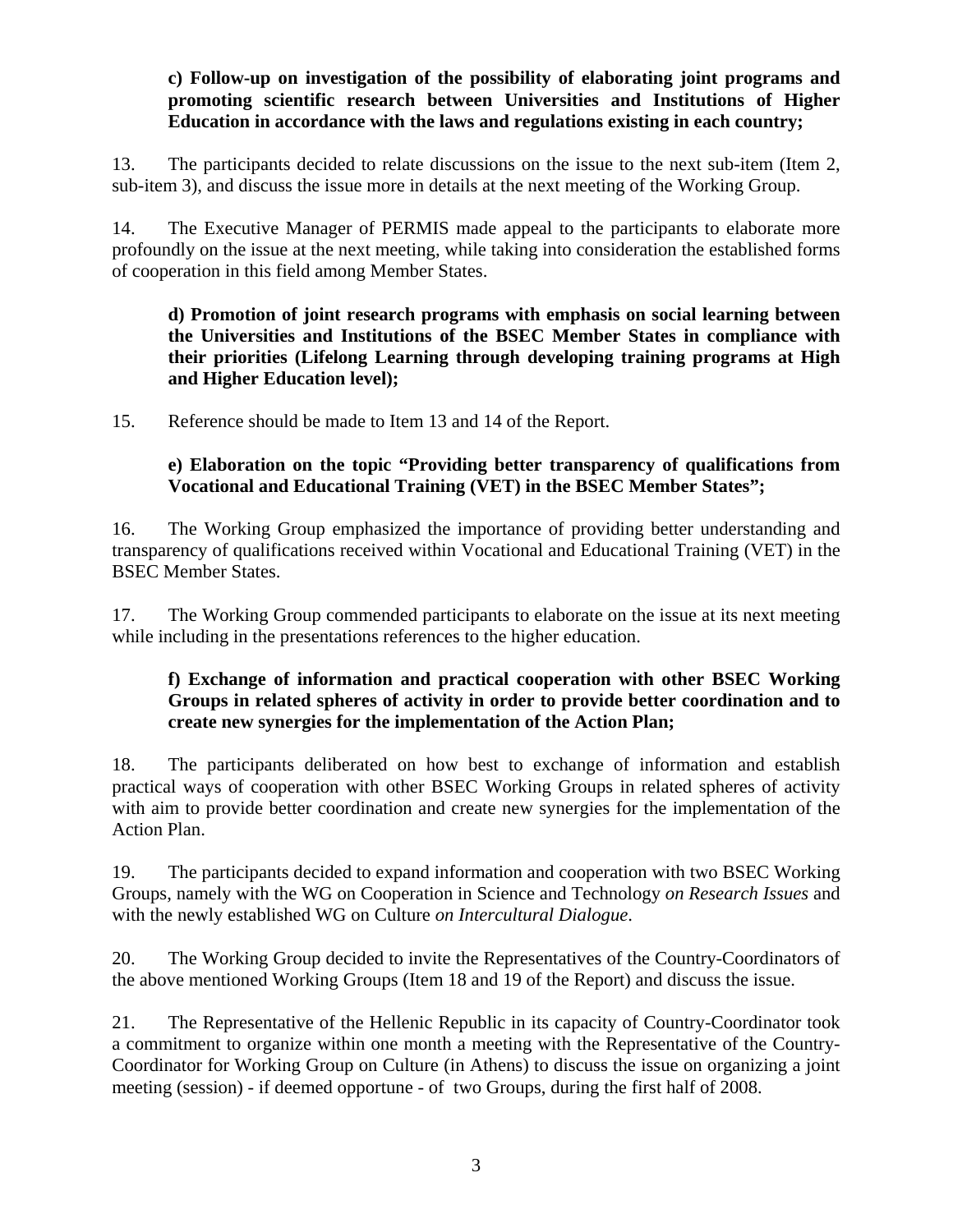22. The Representative of Hellenic Republic (Country-Coordinator to the Working Group) also took a commitment to contact the Representative of the Country-Coordinator of the Working Group on Cooperation in Science and Technology and discuss the issue on inviting her/him to attend the next meeting of the Working Group on Education and discuss the issue of joint activities of two groups in the field of research.

## **g) Follow-up discussion on the project of the Council of Europe considering teaching and inter-cultural dialogue in the Black Sea region;**

23. The Working Group took note of the project of the Council of Europe considering *Black Sea History Teaching* as presented by the BSEC PERMIS Executive Manager.

24. The Working Group acknowledged the willingness of Council of Europe experts to participate at the BSEC WG on Education meetings and share the experience particularly on the initiatives and projects of the Council with regard to Black Sea, and requested PERMIS to secure necessary channel of communication and information on the issue.

25. The Country-Coordinator informed the participants at the meeting on the follow-up of the PROMITHEAS-2 project that was elaborated by Prof. MAVRAKIS from the KEPA University, and funded by the  $6<sup>th</sup>$  Framework Programme of the European Union. The said project was distributed to the participants and is attach as Annex IV to the Report.

26. The participants took note of the project and expressed their support for the cooperation of BSEC and EU within the  $6<sup>th</sup>$  and  $7<sup>th</sup>$  Framework Programme.

## **IMPLEMENTATION OF THE RESOLUTIONS, DECISIONS AND RECOMMENDATIONS OF THE COUNCIL AND JOINT STATEMENTS ADOPTED BY THE MINISTERS RESPONSIBLE FOR EDUCATION (JOINT ATHENS DECLARATION OF THE MINISTERS RESPONSIBLE FOR EDUCATION, ATHENS 2005)**

27. The Representative of BSEC PERMIS informed the participants on the "Implementation of the Resolution of the  $15<sup>th</sup>$  Council (Moscow, 1 November 2006)" with reference to the activities of the Working Groups, and thereafter explained the additional commitments to be taken by the Working Groups with regard to the mentioned Resolution.

28. The Country-Coordinator presented the Working Group with their views on the **"Implementation of the Resolution of the Council and the follow–up of the Declaration of Ministers responsible for Education (2005)".**

29. The participants took note of the views expressed by the BSEC PERMIS Representative and the Country-Coordinator with regard to the follow-up on Implementation of the Resolution of the Council and the Ministerial Declaration and took a commitment to work more closely on implementing the commitments undertaken at the meetings of the Working Group.

# **DISCUSSION ON THE EVALUATION REPORT PRESENTED BY COUNTRY-COORDINATOR**

30. The Country-Coordinator informed the participants on the preparation for drafting the Evaluation Report. The Representative of the Hellenic Republic pointed out that the lack of long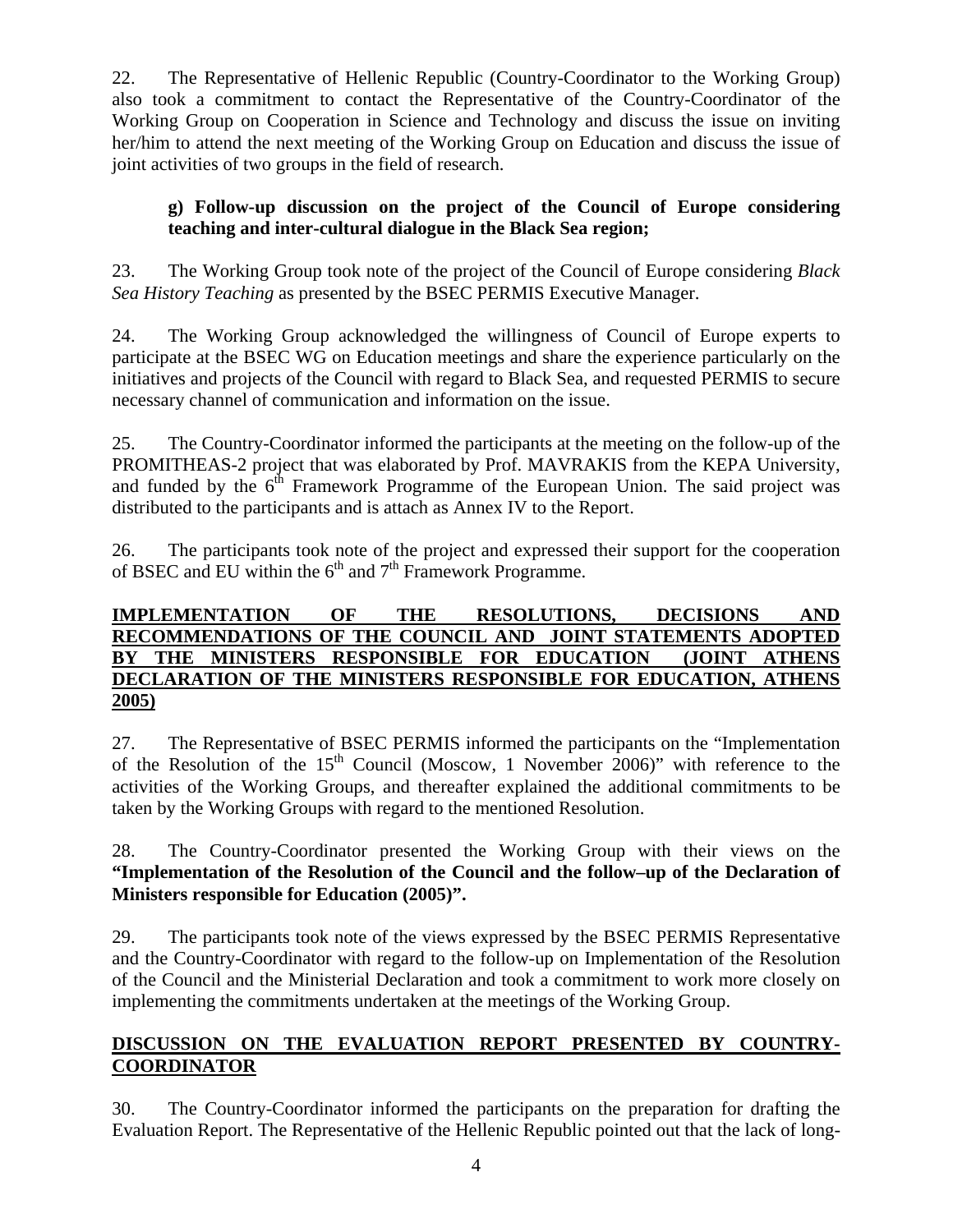term appointments by the Member State's Representative to the Working Group (focal points, experts) and the lack of coordination, precluded the Working Group to be more effective and provides ground for a better implementation of the undertakings in Athens Ministerial Declaration and the Action Plan.

31. The participants at the Working Group endorsed the idea of the Country-Coordinator, expressed their concern on the lack of fulfillment of the commitments undertaken at previous meetings and made appeal to Member States to appoint their long-term representatives to the Working Group and to comply more with the undertakings.

32. The Working Group instructed PERMIS to communicate to Member States a request to nominate by the end of February 2008 Representatives to the WG on Education on a long-term basis in order to ensure continuity and efficiency of the activities.

## **PRESENTATION AND CONSIDERATION OF IDEAS AND PROJECTS IN THE FIELD OF EDUCATION AMONG BSEC MEMBER STATES**

33. The Working Group took note of the presentation by Assistant Prof. Dr. Hilal GOKTAS from *Canakkale Onsekiz Mart University* on project proposal entitled "Simulation and Experimental Studies of Carbon Nanotubes and Nano Rods Synthesized by Electron Beam Generator" submitted by the Republic of Turkey (Leading partner), the Republic of Serbia and Romania.

34. The Project Coordinator of BSEC PERMIS presented a technical assessment with observations on the project and asked for further clarification.

35. The participants at the Meeting decided that the project is indeed interesting from an educational point of view, involving an exchange of students between the three universities. However, it was decided that technical modifications should be introduced according to the PERMIS observations and forward the revised project to the Working Group on Cooperation in Science and Technology for its evaluation of the scientific part.

36. The participants discussed the revised project on education entitled *Black Sea Education Collaboration Platform (BECOP),* presented by TURKSAT" (Turkey) and decided that each Member State should communicate the presentation to the final recipient in each and every country in each Member State for further assessment and eventual decision on joining the initiative. The updated version of the presentation will be disseminated to the Member States later on.

37. The participants decided to determine a time span (60 days), after the dissemination of the updated version of the presentation, for Member States to communicate the decision through PERMIS to TURKSAT on their positioning *vis-à-vis* their participation at the project.

# **USE OF INFORMATION AND COMMUNICATION TECHNOLOGY (ICT) IN EDUCATION**

38. The BSEC PERMIS Executive Manager and the Representative of the Country-Coordinator provided the Working Group with a brief information on the outcome of discussions at the Meeting of Undersecretaries and Chief of Executives of the BSEC Ministries of Education that took place in Istanbul (August 2007), and with suggestions of the undersecretaries to include